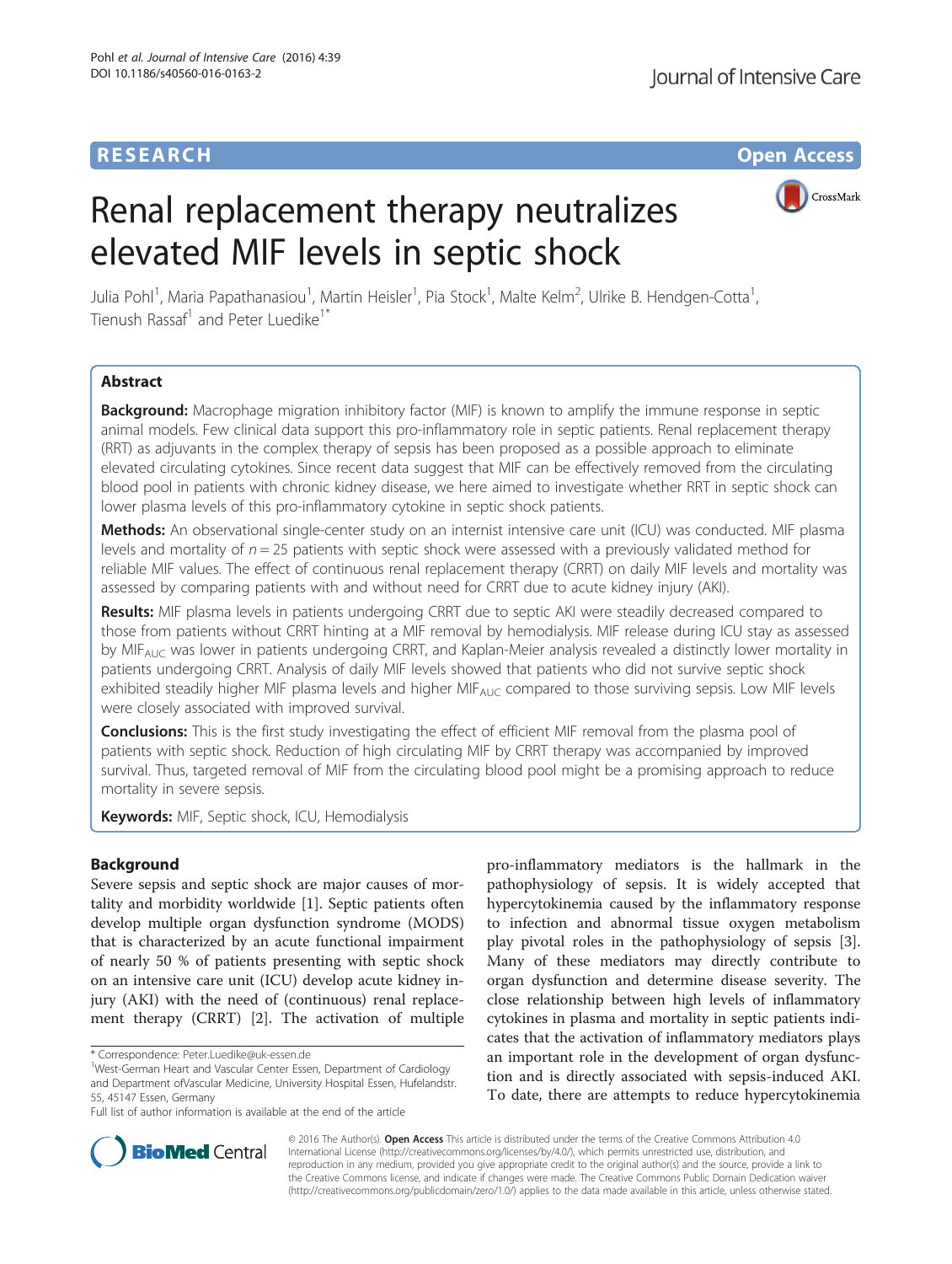using CRRT with consecutive removal of circulating inflammatory mediators in septic patient with AKI. Whether this may be a beneficial intervention during sepsis is under intensive investigation, and first small studies showed improved outcome after cytokine removal in sepsis-induced acute kidney injury [\[4](#page-5-0)–[8](#page-5-0)].

Macrophage migration inhibitory factor (MIF) is an important mediator of severe sepsis and septic shock [[9](#page-5-0)–[11\]](#page-5-0). MIF is quasi-ubiquitously expressed and stored in numerous cell types, while specifically secreted from the pituitary gland upon endotoxemia [\[10](#page-5-0)], from immune cells upon inflammatory stimulation, and from selected endothelial and parenchymal cells upon hypoxic, hyperoxic, and other stress stimuli [\[12](#page-5-0)–[14\]](#page-6-0). MIF is a potent upstream regulator of innate immunity through modulation of TLR4 expression, inflammatory cytokine induction, and glucocorticoid overriding effects [[15, 16](#page-6-0)]. MIF was demonstrated to be markedly and persistently up-regulated in patients with gram-negative sepsis and was associated with parameters of disease severity and early death [[17](#page-6-0)].

We recently showed that MIF is a plasma component that can be dialyzed effectively during hemodialysis in chronically ill patients suffering from end-stage renal failure [\[18](#page-6-0)]. Whether circulating MIF levels are increased in septic patients with AKI and whether CRRT removes circulating MIF is not known. We here examined 25 patients on an internal medicine ICU admitted due to septic shock concerning the removal of MIF from the circulating plasma pool by continuous veno-venous hemodialysis (CVVHD) and whether this affected mortality in septic patients.

## **Methods**

## Ethics, consent, and permissions

Ethical approval was obtained from the institutional review board (Ethics commission University Hospital Duesseldorf), and written informed consent by the patients or their spouse was given before participating in the study.

### Study population

Twenty-five patients admitted to an academic, interdisciplinary, internist-neurologic intensive care unit due to septic shock were enrolled. The definition of septic shock was based on criteria established in the Surviving Sepsis Campaign (SSC) guidelines [[1](#page-5-0)]. Patients were divided into two groups according to the presence or lack of acute septic kidney injury with the need for CVVHD.

#### Standard treatment of patients

After admission to the ICU and confirmation of septic shock, all patients received standardized intensive care treatment according to the SSC guidelines [[1\]](#page-5-0) including fluid substitution, antibiotic treatment, vasopressor treatment, and mechanical ventilation, if necessary. In case of acute respiratory distress syndrome, patients were treated according to a locally standardized protocol adopted the SSC guidelines [[19\]](#page-6-0). Patients were discharged from the ICU after fulfillment of standardized clinical discharge criteria.

## Dialysis specific treatment

The need for CRRT therapy was indicated and approved after medical round by a nephrologist. AKI was defined by the criteria introduced by the Acute Kidney Injury Network in 2012 (increase in creatinine by ≥0.3 mg/dl within 48 h; increase in creatinine to  $\geq 1.5$  times baseline, which have occurred within the prior 7 days; or urine volume <0.5 ml/kg/h for 6 h) [\[20](#page-6-0)]. CRRT was started based on standardized criteria (anuria, metabolic acidosis, increase of serum creatinine or BUN, increase of serum potassium). Most of the patients underwent dialysis due to anuria and metabolic acidosis. Dialysis was conducted as a continuous veno-venous hemodialysis (CVVHD) using citrate as regional anticoagulant. A detailed description of the citrate CVVHD system has been published earlier [[21](#page-6-0), [22\]](#page-6-0). By default, blood flow was 100 ml/min, dialysate flow was 2000 ml/h. Ultrafiltration rate was adjusted flexibly upon clinical requirements and was between 0 and 250 ml/h. Citrate and calcium flow were adjusted flexibly due to plasma and postfilter levels of ionized calcium. High-flux membranes (AV600S, polysulfone membranes, surface area  $1.4 \text{ m}^2$ , Fresenius Medical Care, Germany) were used in all patients, and dialysis was performed via standard dialysis catheters inserted into central veins. Cessation of CVVHD treatment was determined after medical round by a nephrologist and was usually conducted due to hemodynamic stabilization and restart of urine production (at least 5 days).

#### Blood sample collection

After admission to the ICU and confirmation of the presence of septic shock, the first blood samples were drawn within the first 24 h of ICU admission (first day of ICU treatment) and every following 24 h at the same time of day for maximal 5 days (second, third, fourth, and fifth day of ICU treatment) or until discharge from ICU and death, respectively. Blood samples for MIF measurements were drawn via an arterial catheter into heparinized tubed.

## MIF measurements

Blood samples for determination of MIF plasma levels were centrifuged immediately at 1000×g for 15 min at 4 °C. Plasma was obtained and frozen at −20 °C until measurement. MIF plasma levels were determined using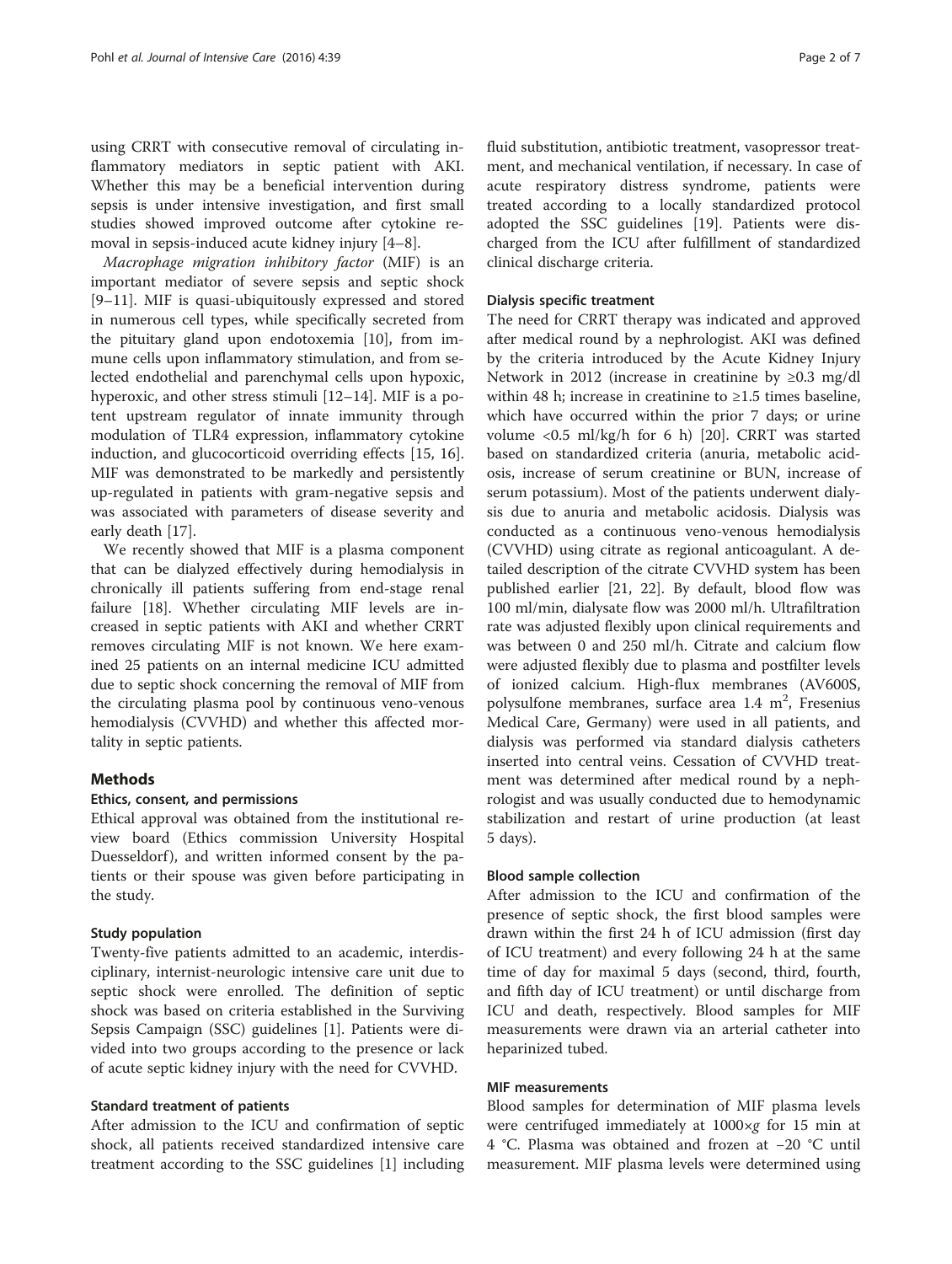an enzyme-linked immunosorbent assay (ELISA, R&D, Minneapolis, USA) as previously described [\[23](#page-6-0)–[26\]](#page-6-0).

## Data collection

Baseline characteristics were assessed and documented at the first day of enrollment. The simplified acute physiology score (SAPS II) was evaluated on each day [\[27](#page-6-0)]. Subsequently, the sequential organ failure assessment (SOFA) score and the Acute Physiology and Chronic Health Evaluation II (APACHE II) score were determined for the daily assessment of organ dysfunction throughout the ICU stay [\[28, 29](#page-6-0)]. The clinical course of patients was observed in a follow-up period of 30 days.

#### Statistical analysis

All data were statistically analyzed with a commercially available software package (GraphPad Prism 6; Graph-Pad Software, La Jolla, CA, USA). Data are given as mean and standard error of the mean (SEM) unless indicated otherwise.

Time course of MIF levels was compared by multiple t test and Holm-Sidak method for correction of multiple comparisons. The area under the curve of MIF plasma levels ( $MIF_{AUC}$ ) from admission until study drop out (due to discharge, death or end of study) was computed to approach the dynamic and inter-individually different conditions of MIF release expected to occur during ICU stay.  $MIF_{AUC}$  was corrected for the number of days of ICU stay to preserve comparability. Survival analysis was done by the Kaplan-Meier method and compared by the log-rank test. The D'Agostino and Pearson omnibus normality test was used to test all data for normal distribution. We used the Student  $t$  test to compare normally distributed results of single measurements and the Mann-Whitney  $U$  test to compare non-normally distributed data. Proportions were compared using the chi-square test. In all cases, a level of  $P < 0.05$  was considered statistically significant.

#### Availability of data and materials

All data presented are available upon request to peter. luedike@uk-essen.de.

## Results

## Characteristics of the study population enrolled at the intensive care unit

Twenty-five patients with septic shock were included in this prospective study. Sepsis foci were pulmonary infections (72 %), urogenital infections (16 %) or other sites of infection (12 %). In 10 patients out of 25, a microbiological pathogen could be identified. Comparing septic patients with  $(n = 11)$  and without the need for CRRT  $(n = 14)$ , neither site of infection nor ICU scores (APA-CHE II, SOFA, SAPS II) depicting disease severity or laboratory values were significantly different (Table [1](#page-3-0)). However, creatinine levels at admission to the ICU were higher in patients needing CRRT  $(2.5 \pm 0.2 \text{ vs. } 1.4 \pm \text{)}$ 0.2 mg/dl,  $n = 11-14$ ,  $P < 0.01$ , Table [1\)](#page-3-0) indicating a higher incidence of AKI in this group. Basic demographic and clinical and biochemical characteristics are summarized in Table [1](#page-3-0).

## MIF removal from circulating plasma pool of septic patients by CVVHD is associated with an improved outcome

During ICU treatment, patients undergoing CRRT due to septic acute kidney injury showed lower MIF levels compared to septic patients without the need for CRRT. The maximum of plasma MIF was reached 24 h after ICU admission in patients not undergoing CRRT, while there were no differences in MIF levels during CRRT (Fig. [1a\)](#page-3-0). MIF levels equalized at day 5 (Fig. 1a).  $MIF<sub>AUC</sub>$ as a parameter for total amount of circulating MIF during ICU stay was significantly lower in patients undergoing CRRT compared to those without the need for CRRT  $(41.7 \pm 5.4 \text{ vs. } 59.6 \pm 4.2 \text{ ng/ml}, n =$ 11–14,  $P = 0.05$ , Fig. [1b\)](#page-3-0) demonstrating effective MIF removal by CRRT. Importantly, MIF levels at admission did not vary between patients with need for CRRT and those without (data not shown). Kaplan-Meier surviving curves showed improved survival for patients undergoing CRRT and with consecutive lower MIF<sub>AUC</sub> ( $P = 0.0331$ , log-rank = 4.539) compared to septic patients without AKI and without CRRT. Efficacy of CRRT treatment was proofed by decrease of creatinine levels (Additional file [1:](#page-5-0) Figure S1).

## Sustained lowered MIF levels are associated with decreased mortality in septic patients

In patients who survived septic shock, MIF plasma levels during ICU stay were lower compared to patients who did not survive septic shock (Fig. [2a](#page-4-0)). MIF release during ICU stay was significantly lower in patients who survived septic shock as depicted by  $MIF_{AUC}$  (48.3 ± 3 vs. 63.3 ± 5.1 ng/ml,  $n = 11-14$ ,  $P < 0.05$ , Fig. [2b](#page-4-0)). High MIFAUC (beyond median, >51.9 ng/ml) was associated with increased 30-day mortality compared to  $MIF_{AUC}$ (below median, <51.9 ng/ml) as shown by Kaplan-Meier surviving curves ( $P = 0.0037$ , log-rank = 8.43, Fig. [2c](#page-4-0)).

## **Discussion**

Severe sepsis and septic shock are major health care problems, affecting millions of people around the world and killing at least one in four [[1\]](#page-5-0). Improving diagnosis, optimizing sepsis therapy and thereby limiting high mortality is the goal of the surviving sepsis campaign. Renal replacement therapy belongs to supportive sepsis therapy approaches and should be conducted as CRRT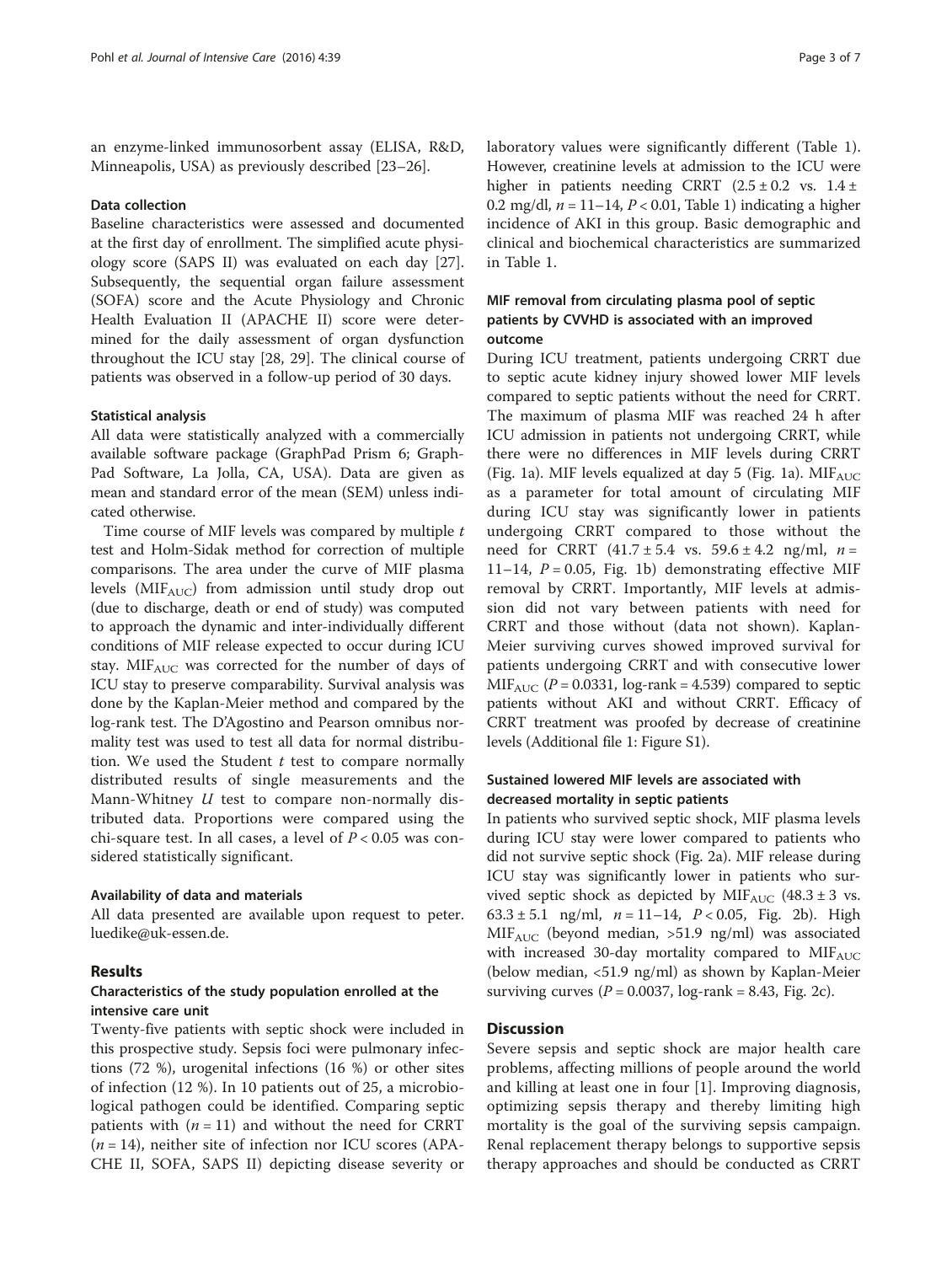## <span id="page-3-0"></span>Table 1 Patients' characteristics

|                             | Total $(n = 25)$ | No CRRT $(n = 14)$ | CRRT $(n = 11)$ | $P$ value    |
|-----------------------------|------------------|--------------------|-----------------|--------------|
| Age (years)                 | $73 \pm 3$       | $74 \pm 4$         | $73 \pm 4$      | 0.7946       |
| Male (%)                    | 80               | 85                 | 72              | 0.5127       |
| <b>APACHE II</b>            | $26 \pm 2$       | $25 \pm 2$         | $28 \pm 3$      | 0.4645       |
| SAPS II                     | $41 \pm 2$       | $39 \pm 3$         | $43 \pm 3$      | 0.4815       |
| SOFA                        | 9 ± 1            | $9 \pm 1$          | $9 \pm 1$       | 0.7636       |
| Mechanical ventilation (%)  | 76               | 79                 | 73              | 0.7872       |
| Need for vasopressors (%)   | 100              | 100                | 100             | $\mathbf{1}$ |
| Sites of infection (%)      |                  |                    |                 |              |
| Lung                        | 72               | 86                 | 55              | 0.0849       |
| Urogenital                  | 16               | 14                 | 18              | 0.7350       |
| Other                       | 12               | $\overline{7}$     | 27              | 0.7341       |
| Microbiological data (n)    |                  |                    |                 |              |
| Gram-negative/positive      | 3/7              | 3/4                | 0/3             | 0.4750       |
| Blood urea nitrogen (mg/dl) | $77 \pm 8$       | $70 \pm 9$         | $86 \pm 14$     | 0.3497       |
| Creatinine (mg/dl)          | $1.8 \pm 0.2$    | $1.4 \pm 0.2$      | $2.5 \pm 0.2$   | < 0.01       |
| $WBC$ (/ $\mu$ I)           | $11.7 \pm 1.4$   | $11.9 \pm 2$       | $11.4 \pm 2$    | 0.8834       |
| CRP (mg/dl)                 | $16.8 \pm 2.6$   | $21 \pm 4$         | $12 \pm 2$      | 0.1447       |
| PCT (ng/ml)                 | $8.7\pm3.4$      | $7.8 \pm 2.5$      | $10.4 \pm 8.8$  | 0.4982       |
| Co-morbidities (%)          |                  |                    |                 |              |
| Coronary artery disease     | 28               | 33                 | 18              | 0.3895       |
| NYHA IV                     | $\overline{4}$   | $\mathbf 0$        | 9               | 0.2496       |
| COPD                        | 27               | 24                 | 9               | 0.0620       |
| Pulmonary hypertension      | $\,8\,$          | $\overline{7}$     | 9               | 0.8586       |
| Immunosuppression           | 23               | 21                 | 27              | 0.7341       |
| Hepatic disease             | $\,8\,$          | $\overline{7}$     | 9               | 0.8586       |
| Reasons for CVVHD (%)       |                  |                    |                 |              |
| Anuria/oliguria             |                  |                    | 81              |              |
| Hyperkalemia                |                  |                    | 18              |              |
| Acidosis                    |                  |                    | 18              |              |



Fig. 1 MIF removal from circulating plasma pool of septic patients by CWHD is associated with an improved outcome. a Septic patients undergoing CRRT due to septic acute kidney injury showed lower MIF levels compared to septic patients without the need for CRRT during ICU stay. b Total MIF release during ICU stay as assessed by MIF<sub>AUC</sub> was lower in patients undergoing CRRT compared to those without the need for CRRT. c Kaplan-Meier survival curves show increased 30-day mortality for patients without CRRT compared to those undergoing CRRT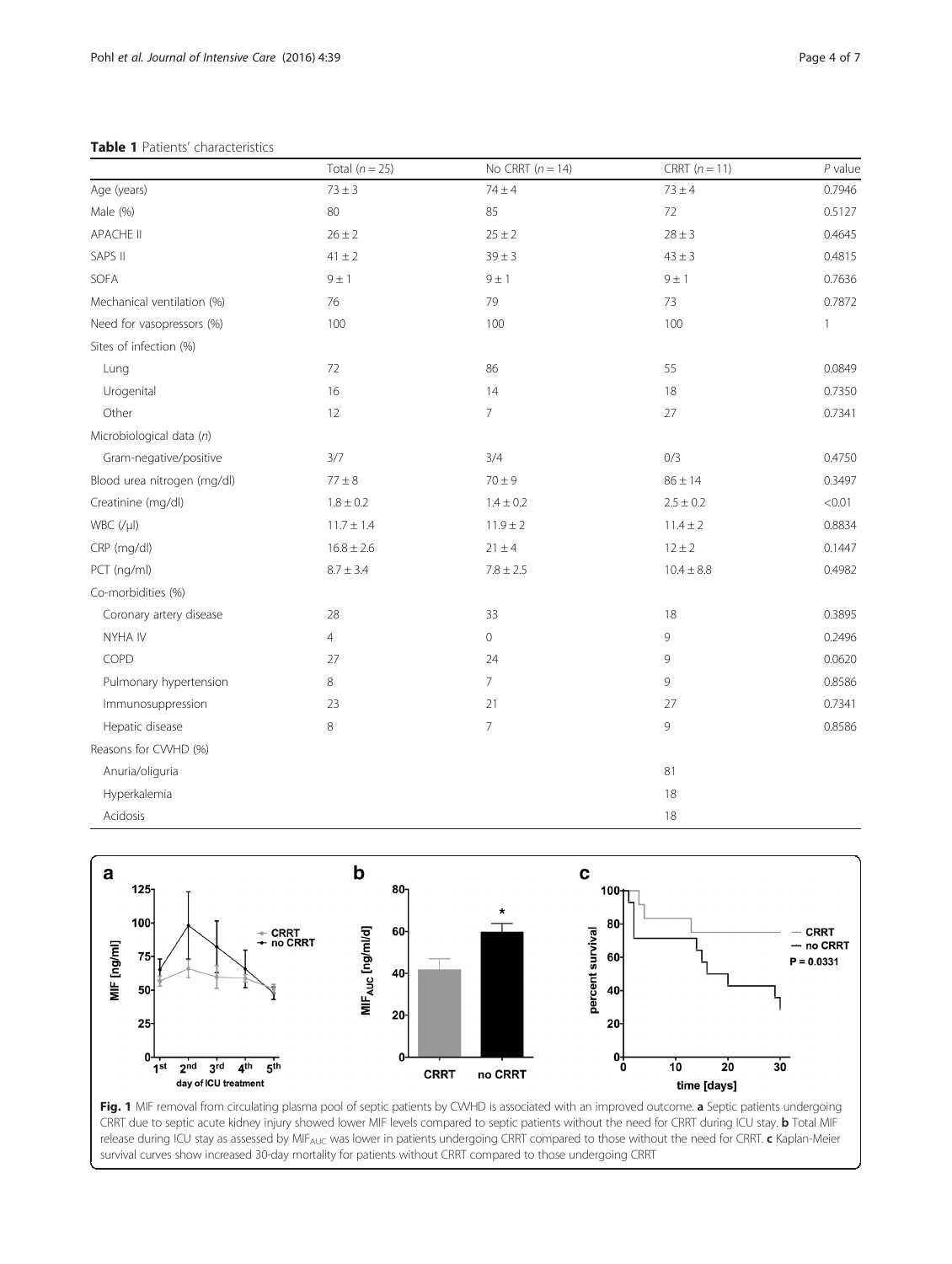<span id="page-4-0"></span>

to facilitate management of fluid balance and hemodynamic stabilization [[1\]](#page-5-0). In first small studies, additional effects of hemodialysis during septic shock have been investigated. Besides general immunomodulatory effects, it has been described that CRRT can be used as a cytokine modulator since first studies showed that removal of various pro-inflammatory cytokines such as TNFα, IL-6 and IL-8 from the bloodstream resulted in early recovery from septic shock [\[30](#page-6-0)–[32](#page-6-0)].

MIF is a key mediator of severe sepsis and septic shock [[9](#page-5-0)–[11](#page-5-0)], and it was demonstrated that MIF levels are persistently elevated in patients with sepsis, and high MIF levels were associated with parameters of disease severity and early death [[17\]](#page-6-0). In experimental sepsis models, MIF inhibition by MIF antibodies and MIF receptor antagonists was shown to protect from septic shock and to improve survival [[9,](#page-5-0) [33, 34](#page-6-0)]. We recently showed that hemodialysis is an effective tool to neutralize circulating MIF by removal from the blood pool in patients with end-stage renal failure [\[18\]](#page-6-0). In the present study, we show first evidence of the effect of lowering MIF levels in patients undergoing CRRT in septic shock.

Baseline characteristics of these patients did not differ except for retention parameters (creatinine) indicating a higher incidence of AKI in CRRT group as expected. The measured MIF values in patients with CRRT were steadily lower compared to patients without CRRT until reaching a steady state at day 5 hinting at a possible removal by CRRT. Of course, our study remains as a proof of concept, since the exact mechanism of MIF removal by CRRT has not been addressed in this study. Our results are based on isolated measurements of plasma MIF levels, which reflect a sum of circulating, newly produced, secreted, and removed as well as degraded MIF. With our data, it is not possible to distinguish between production, removal, and degradation rates of MIF. Nonetheless, it is unlikely that the differences in MIF levels are due to different production rates. It is more likely to assume that MIF levels are lowered by CRRT since conduction of CRRT is the only obvious MIFinfluencing difference between our groups. Furthermore, our group proofed effective removal of MIF by dialysis before [[18\]](#page-6-0). In addition, the comparison of decrease of MIF levels with decrease of creatinine levels during CRRT showed a close correlation (Additional file [2](#page-5-0): Figure S2) hinting at a similar mechanism.

Overall total amount of circulating MIF during ICU stay as measured by MIFAUC was significantly lower in CRRT patients indicating effective removal by hemodialysis. There is lack of knowledge concerning MIF releasing cell type, MIF plasma half life and its relation to MIF removal in patients with septic shock. Furthermore, blood purification is a complex topic and intensive studies are needed to confirm MIF removal and to calculate MIF clearance by CRRT. Nevertheless, our study shows first evidence that CRRT in septic shock modulates not only TNFα, IL-6, and IL-8 levels but also MIF levels to reduce hypercytokinemia with a close correlation to improved survival.

Proof of effective MIF removal gives us two new viewpoints on the role of MIF in sepsis: MIF removal by CRRT is an option to neutralize MIF in septic shock and since MIF receptor antagonists and MIF antibodies are not approved for human use yet, CRRT is the only option for MIF neutralization in humans. None of existing studies on the role of MIF in sepsis report the overall incidence of CRRT in the investigated patients, and none of these studies scrutinized whether CRRT might influence and confound measured MIF levels.

Moreover, patients receiving CRRT and exhibiting decreased MIF levels showed improved survival. Since 47.5 % (95 % CI, 45.2–49.5 %) of patients presenting with septic shock on ICU develop acute kidney injury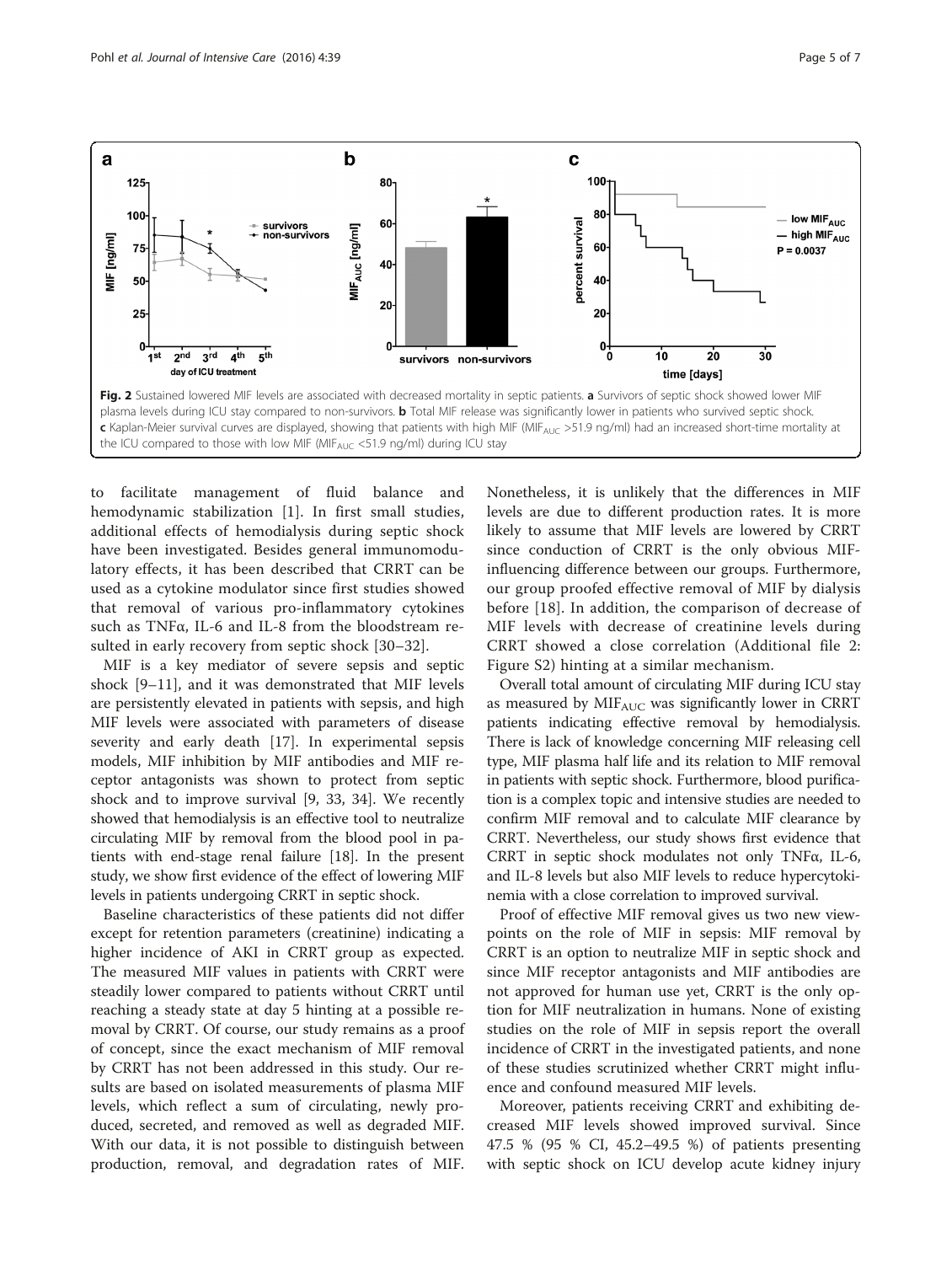<span id="page-5-0"></span>with the need of CRRT [2], this issue is of great importance. Mortality rates in patients with septic shock are known to be extraordinarily high. In the present study, mortality rates showed two peaks with one at a very early time point and one at around day 10 after admission (Fig. [1c\)](#page-3-0). Whether this late rise in mortality can be attributed to the increased MIF levels in this group cannot be answered yet. Since the development of systemic inflammatory response syndrome and subsequent development of multiple organ dysfunction syndrome appear to be related to MIF levels and the balance of Th1 and Th2 function, this might be an explanation for the observed kinetic [\[35](#page-6-0)].

Of note, our study has some limitations. It is limited by its observational approach without providing a prior power analysis that allows for a distinct statement on the role of MIF removal by CRRT on mortality. Besides, a major limitation of this study is the small number of patients. Larger studies are needed to confirm MIF neutralization and its effects on improved survival. As mentioned before, this study did not elucidate the mechanism of potential MIF removal by CRRT. Despite these limitations considering the study design, we can draw three clear-cut messages from this study.

First, MIF plasma levels can be effectively decreased by CRRT in septic patients on an ICU. Second, further studies have to consider CRRT as a critical confounder concerning the measurement and interpretation of MIF levels since removal of MIF must be taken into consideration. Third, reduced MIF levels are associated with improved survival of septic shock, and therefore, the removal of MIF could be a new therapeutic approach for adjunctive sepsis therapy.

## Conclusions

In summary, we here provide first evidence to effectively influence MIF plasma levels by CRRT in septic patients with AKI. CRRT with consecutive lowering of MIF levels was closely associated with survival in those patients and these preliminary results should be taken into consideration further studies to develop novel concepts of adjunctive sepsis therapy.

## Additional files

[Additional file 1:](dx.doi.org/10.1186/s40560-016-0163-2) Creatinine values. (TIFF 155 kb)

[Additional file 2:](dx.doi.org/10.1186/s40560-016-0163-2) Correlation of MIF and creatinine reduction during renal replacement therapy. (TIFF 166 kb)

#### Abbreviations

AKI: acute kidney injury; CRRT: continuous renal replacement therapy; CVVHD: continuous veno-venous hemodialysis; ICU: intensive care unit; MIF: macrophage migration inhibitory factor.

#### Competing interests

The authors declare that they have no competing interests.

#### Authors' contributions

JP and PL designed the study, supervised the acquisition, and performed the analysis and interpretation of data for the work. JP, PL, PS, MP, TR, and MH analyzed data and wrote the manuscript. MK, UHB, and TR revised the manuscript and added important intellectual content. All authors read and approved the final manuscript.

#### Acknowledgements

None.

#### Funding

This work was supported by the Deutsche Forschungsgemeinschaft (DFG) grant Ra969/6-1 to T.R. T.R. is a Heisenberg professor funded by the DFG (Ra969/7-2).

#### Author details

<sup>1</sup>West-German Heart and Vascular Center Essen, Department of Cardiology and Department ofVascular Medicine, University Hospital Essen, Hufelandstr. 55, 45147 Essen, Germany. <sup>2</sup>Medical Faculty, Division of Cardiology Pulmonology and Vascular Medicine, University Hospital Düsseldorf, Moorenstrasse 5, 40225 Düsseldorf, Germany.

## Received: 18 February 2016 Accepted: 8 June 2016 Published online: 16 June 2016

#### References

- Dellinger RP, Levy MM, Rhodes A, Annane D, Gerlach H, Opal SM, Sevransky JE, Sprung CL, Douglas IS, Jaeschke R, et al. Surviving sepsis campaign: international guidelines for management of severe sepsis and septic shock, 2012. Intensive Care Medicine. 2013;39(2):165–228.
- 2. Uchino S, Kellum JA, Bellomo R, Doig GS, Morimatsu H, Morgera S, Schetz M, Tan I, Bouman C, Macedo E, et al. Acute renal failure in critically ill patients: a multinational, multicenter study. JAMA. 2005;294(7):813–8.
- 3. Vincent JL, Opal SM, Marshall JC, Tracey KJ. Sepsis definitions: time for change. Lancet. 2013;381(9868):774–5.
- 4. Schefold JC, von Haehling S, Corsepius M, Pohle C, Kruschke P, Zuckermann H, Volk HD, Reinke P. A novel selective extracorporeal intervention in sepsis: immunoadsorption of endotoxin, interleukin 6, and complement-activating product 5a. Shock. 2007;28(4):418–25.
- 5. Ronco C, Brendolan A, Lonnemann G, Bellomo R, Piccinni P, Digito A, Dan M, Irone M, La Greca G, Inguaggiato P, et al. A pilot study of coupled plasma filtration with adsorption in septic shock. Critical Care Medicine. 2002;30(6):1250–5.
- 6. Martin EL, Cruz DN, Monti G, Casella G, Vesconi S, Ranieri VM, Ronco C, Antonelli M. Endotoxin removal: how far from the evidence? The EUPHAS 2 Project. Contrib Nephrol. 2010;167:119–25.
- 7. Buttner S, Koch B, Dolnik O, Eickmann M, Freiwald T, Rudolf S, Engel J, Becker S, Ronco C, Geiger H. Extracorporeal virus elimination for the treatment of severe Ebola virus disease–first experience with lectin affinity plasmapheresis. Blood Purif. 2014;38(3-4):286–91.
- 8. Shiga H, Hirasawa H, Nishida O, Oda S, Nakamura M, Mashiko K, Matsuda K, Kitamura N, Kikuchi Y, Fuke N. Continuous hemodiafiltration with a cytokineadsorbing hemofilter in patients with septic shock: a preliminary report. Blood Purif. 2014;38(3-4):211–8.
- 9. Calandra T, Echtenacher B, Roy DL, Pugin J, Metz CN, Hultner L, Heumann D, Mannel D, Bucala R, Glauser MP. Protection from septic shock by neutralization of macrophage migration inhibitory factor. Nature Medicine. 2000;6(2):164–70.
- 10. Bernhagen J, Calandra T, Mitchell RA, Martin SB, Tracey KJ, Voelter W, Manogue KR, Cerami A, Bucala R. MIF is a pituitary-derived cytokine that potentiates lethal endotoxaemia. Nature. 1993;365(6448):756–9.
- 11. Rex S, Kraemer S, Grieb G, Emontzpohl C, Soppert J, Goetzenich A, Rossaint R, Bernhagen J, Stoppe C. The role of macrophage migration inhibitory factor in critical illness. Mini Reviews in Medicinal Chemistry. 2014;14(14):1116–24.
- 12. Grieb G, Merk M, Bernhagen J, Bucala R. Macrophage migration inhibitory factor (MIF): a promising biomarker. Drug News & Perspectives. 2010;23(4): 257–64.